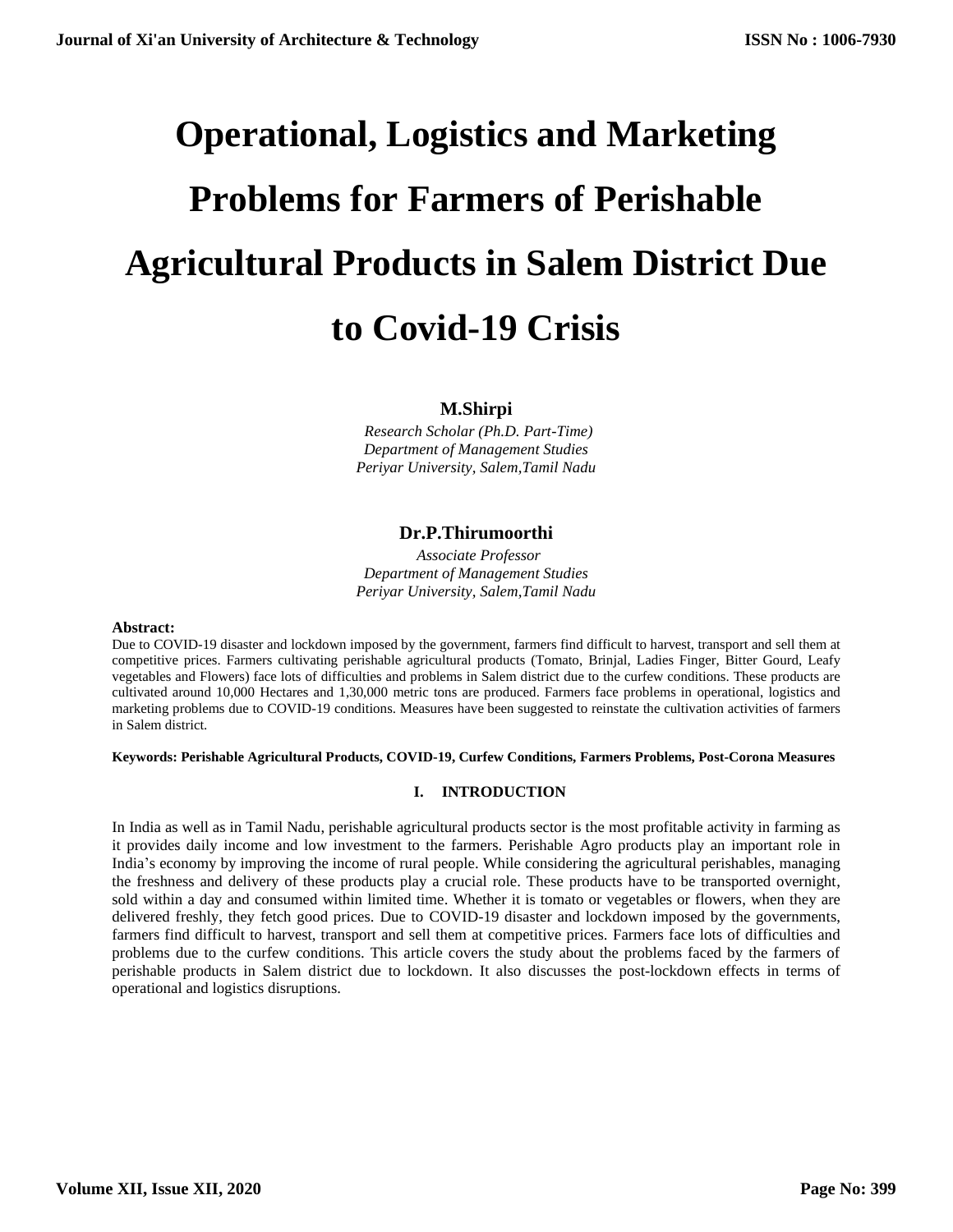#### **II. BACKGROUND OF THE STUDY**

The COVID-19 (Corona Virus) pandemic has set foot in India as across economic sectors. The governments (Central and State) imposed a 21-day countrywide lockdown to stop the spread of the Corona virus pandemic. Further it is extended up to May 3, due to more positive cases in most of the country. There are more than 17,000 confirmed cases of Corona virus in the country as on 20<sup>th</sup> April, 2020 (MoHFW, India). While the government has exempted many agricultural operations from harvesting to movement of produce markets and mandis from lockdown rules.

COVID-19 is disrupting some activities in agriculture and supply chain. Preliminary reports show that the nonavailability of migrant labour is interrupting the harvesting activities. Also new farming activities are also affected. There are also disruptions in supply chains because of transportation problems and other restrictions. There are price fluctuations in these disaster period. Media reports show that the closure of hotels and restaurants during the lockdown is depressing the sales of agricultural commodities. Further household consumption is also reduced due to decline or no income for the unorganized labourer and daily wagers. The real situation is worrisome about the farmers on various agricultural activities.

#### **III. PERISHABLE AGRICULTURAL PRODUCTS**

Most of the agricultural products are of perishable nature, but all are not equally perishable within same duration of time. Some products perish with shorter time and some others remain usable for little longer. Mil, fruits, vegetables, flowers etc. remain fresh only for shorter time, so they are quickly perishable. Such products should be supplied to market as quicker as possible.

Most of the perishable agricultural commodities are very important to meet daily needs of people. So, it is required to have daily supply of agricultural commodities like food grains, milk, fruits, vegetables, etc. The consumption of these products does not decrease or increase much due to rise or fall of their prices. Though the prices of agricultural products rise, the consumers are necessitated to go for their daily needs at minimum level. The prices of agricultural products are always unstable. The prices are affected by the supply and demand conditions and seasonality of the products.

#### **IV. LITERATURE BACKGROUND**

**S.Shanmuga Sundaram and Natarajan (2001)** in their article, "A study on Uzhavar Sandhai" (With Special Reference to Beneficiaries Attitude Towards Suramangalam Uzhavar Sandhai, Salem), have examined the operations of farmers' market and found that farmers' markets help the farmers to get a reasonable price for their produce avoiding all unwanted and unreasonable charges. The consumers were facilitated to get fresh vegetables at a cheaper price without any malpractice in weighing. Their investigation prompted them to suggest establishment of telephone facilities, extension of business time (working hours) and working of the market both in the morning and evening.

#### **4.1 News Coverages by Newspapers and Magazines**

"Prices dropped for vegetables as the lockdown continues and consumption reduced. Farmers are in loss of their income. There is no bulk sale for hotels and restaurants. Also, there are no sales for functions like wedding and temple festivals" **[Daily Thanthi (Salem Edition), 27.03.2020]**

"Rs.120 crores of trade have been affected in Jasmine sales in Salem district and nearby areas. 800 farmers who cultivated the flowers in 3000 acres have lost their earnings."

# **[Daily Thanthi (Salem Edition), 28.03.2020]**

"Flowers become fertilizers in 200 acres of farmlands. Farmers of flower cultivation are in tears. They expected good sales for Rama Navami festival; but due to Corano virus crisis all went in loss". **[Dinakaran (Salem Edition), 12.04.2020]**

Ananthan lives in a small village called Pannapatti of Omalur Taluk. He has three children who are at home due to the lockdown. They accompany him to the field which is in full bloom right now. But even Ananthan talks to us about the losses he incurred this season.

"Anathan usually makes a lakh as profit from his marigold and other flowers cultivation. However, Ananthan has not harvested a single flower this year due to unavailability of labourers. Moreover, he has to pay his farmlands Rs.150 each day".

"The government has not helped us yet. I have cultivated two-and-a-half acres. I have lost everything. All the flowers are wilting. We don't have food at home. The government has given us Rs 1,000. Nothing else," Ananthan said.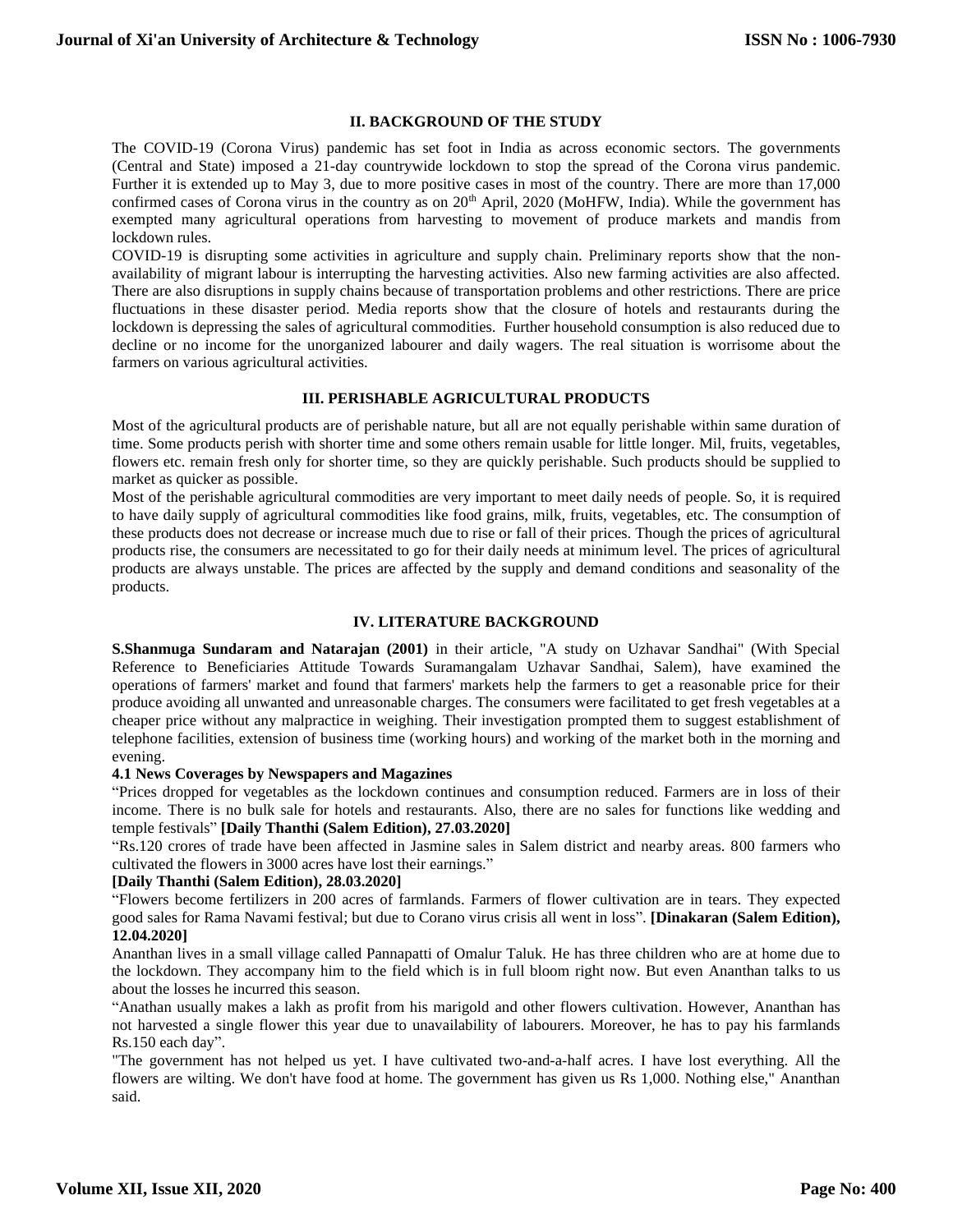"There are no temples or shops open. Where do we pluck these flowers and go? All temples and shops are closed. There were a few shops which needed garlands. They are also closed. We cannot go to the markets also", he said. **[India Today, 17.04.2020]**

"Nearly 400 acres of Tomato are left to spoil in the plants due to unavailability of labourers to harvest and transport them to market. Button Rose flowers are kept to dry in the plants since there are no buyers. The harvesting cost will be more than selling price"

#### **[Daily Thanthi (Salem Edition), 16.04.2020]**

Mr.Deivasigamani, President of Tamil Nadu Farmers Federation said, "Labourers refused to come for agricultural works due to curfew. No new crops are cultivated for the past 60 days. No takers available for agricultural produces". **[Dinakaran (Salem Edition), 19.04.2020]**

It is the time of the year when marigold flowers are in full bloom. For three months of summer, the fields are bright and yellow and farmers look over their fields with a smile on their faces. This year, the fields are bright but the farmers stand by their fields with worry clouding their faces.

Babu walks to his field with his family. He has cultivated marigold in about 2 acres of leased land. The marigold saplings have been bought from Hosur. Babu pays 3,000 rupees a year for the land. In addition, Rs 700 a week for water. Fertilizers and labour are an additional expense. His hard work has paid off. His field is full of flowers, but due to the lockdown, the only question in Babu's head is how does he make up for the loss of Rs 1.5 lakh.

"It is Rs 2 for each sapling. For 40 cents of land, the saplings cost Rs 8,000. Fertilizer, labour and water for 40 cents come to at least Rs 50,000. That's another 70 cents. My total loss is about a lakh and a half", said Babu. **[The Hindu Businessline, 13.04.2020]**

"Farmers destroyed 50 acres of Samandhi flowers using tractors at Omalur union (Kamalapuram) as there is no possibility of sending them to Bengaluru and Thirupathi. **[Dinakaran (Salem Edition), 21.04.2020]**

# **V. STUDY AREA**

The study area is Salem district of Tamil Nadu which is located between 11.14 and 12.53 North and 77.44 and 78.50 East in the north central part and it spreads about 5245 sq.km, and it is a landlocked area. The area has well marked with hills in the north and south eastern directions. The study area is an ideal location for bio-model rainfall; summer showers bring half of the seasonal rain. This area is call Geological Paradise due to the occurrence of varieties of rocks and minerals, and also famous for its rainfed and irrigated agriculture. The population of Salem district is 34,80,008 according to 2011 census and it ranked fifth among the district wise population of Tamil Nadu state. At present Salem district contains 10 Taluks, 20 blocks, 4 municipalities, one corporation, 34 town panchayats, 20 panchayat unions, 385 village panchayats and 646 revenue villages. The district has wide variety of agricultural, horticultural, industrial and business activities.

Out of the total geographical area of 5,20,530 Ha, the net cropped area accounts for 53.39%. In places where irrigation sources are good, paddy, sugarcane and turmeric are cultivated. Cash crops such as Cotton, groundnut, tapioca, gingelly, tomato, flowers and vegetables are also found significant place in the cultivation. The land utilization details given in fig. no.1.



**Fig. No.:1 Land Utilization in Salem District**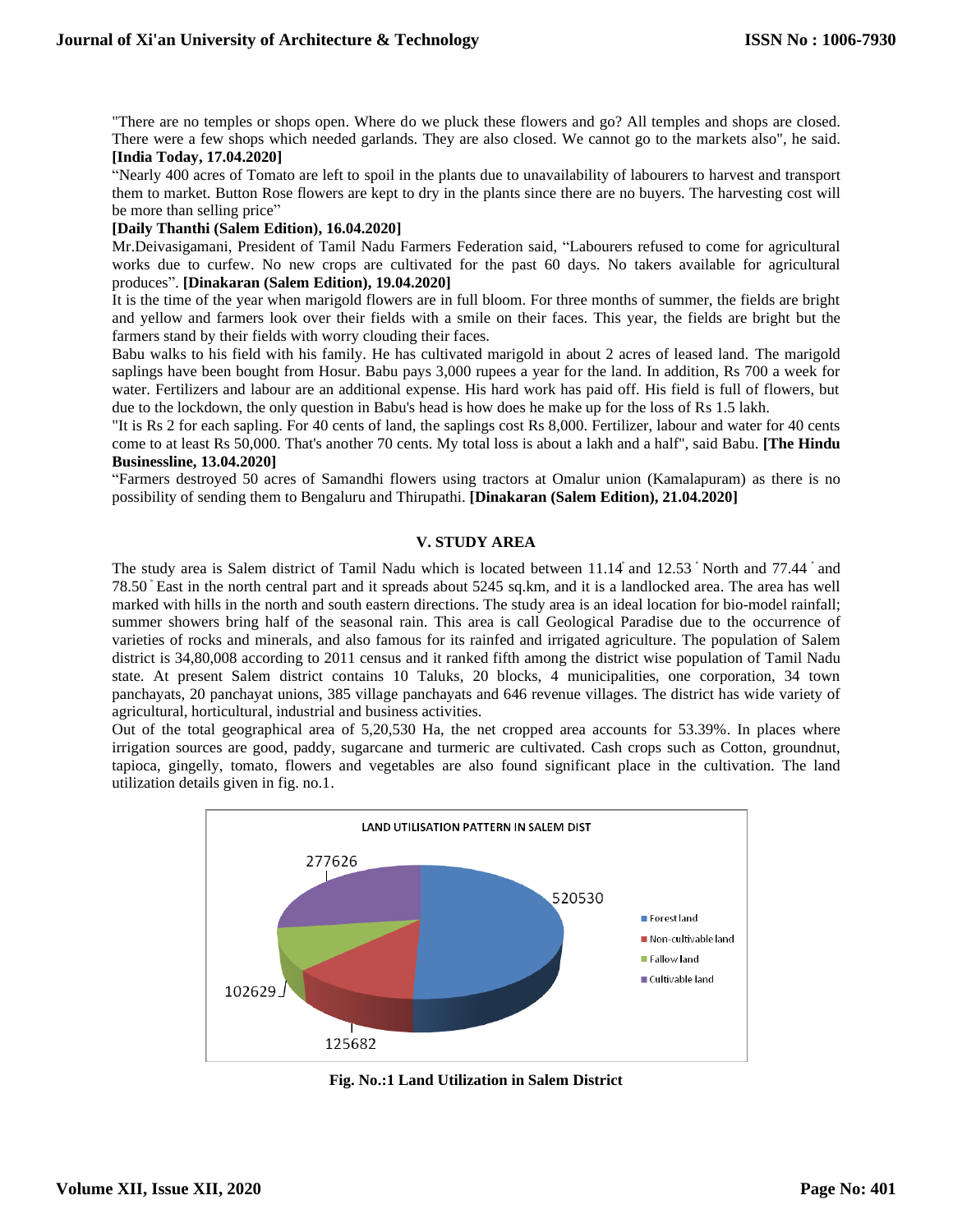# **VI. PERISHABLE AGRICULTURAL PRODUCTS IN SALEM DISTRICT**

The details of perishable agricultural products cultivated in Salem district are given in the Table no.1

| <b>Product</b>                            | <b>Places of cultivation</b>       | <b>Area of Cultivation</b> | <b>Production</b> |
|-------------------------------------------|------------------------------------|----------------------------|-------------------|
|                                           |                                    | (Ha) Approx.               | (MT/Annum)        |
| Tomato                                    | Mecheri, Omalur, Taramangalam,     | 4200                       | $38,000 -$        |
|                                           | Kadayampatti and Nangavalli        |                            | 40,000            |
| <b>Brinjal</b>                            | Omalur,<br>Thalaivasal,<br>Attur,  | 1100                       | $10,000-$         |
|                                           | Vazhapadi, Sankari, Veerapandi     |                            | 12,000            |
| Ladies Finger                             | Sankari, Edappadi, Omalur, Attur,  | 1200                       | $15,000 -$        |
|                                           | Thalaivasal, Gangavalli            |                            | 16,000            |
| <b>Bitter Gourd</b>                       | Gangavalli,<br>Edappadi,<br>Attur, | 700                        | $5,000 - 6,000$   |
|                                           | Mecheri                            |                            |                   |
| Leafy<br>Vegetables                       | Omalur, Kadayampatti, Thalaivasal  | 1000                       | 20,000            |
| (Spinage, Coriander leaf,                 |                                    |                            |                   |
| Dhania leaf)                              |                                    |                            |                   |
| (Jasmine,<br>Flower                       | Panamarathupatti,<br>Kadayampatti, | $900 - 1200$               | $20,000 -$        |
| Chrysathemums<br>$\overline{\phantom{a}}$ | Omalur, Veerapandi                 |                            | 22,000            |
| Samandhi, Rose, Button                    |                                    |                            |                   |
| Rose, etc.)                               |                                    |                            |                   |
| Fruits<br>(Watermelon,                    | Mecheri, Mettur, Kolathur, Attur,  | 400                        | $12,000-$         |
| Mulampalam)                               | Sankari                            |                            | 14,000            |
| Other Vegetables (Snake)                  | Omalur,<br>Thalaivasal,            | 600                        | $6,000 - 8,000$   |
| Gourd, Bottle Gourd etc.)                 | Aythiyapattinam,<br>Kadayampatti,  |                            |                   |
|                                           | Panamarathupatti                   |                            |                   |

#### **Table No.: 1 Cultivation of Perishable Agricultural Products in Salem District**

*Source: Directorate of Horticulture and Plantation Crops, Chennai*

# **VII. OPERATIONAL AND LOGISTICS DISRUPTIONS DUE TO COVID-19 LOCKDOWN**

The prolonged COVID-19 lockdown forced to face many disruptions to the farmers of perishable agricultural products in Salem district. Few of the are listed below:

Operational Problems

- Shortage of labour for harvesting
- Unavailability of equipment and machinery for farming
- Inadequate supply of material inputs

# Logistics Problems

- Inadequate Storage Facilities
- Unavailability of transportation facilities
- Restriction for movement of people and goods

# Marketing Problems

- Lack of appropriate market facilities
- Lack of market information
- Reduced Demand and Consumption
- Price Fluctuations
- Lack of Support from Government Agencies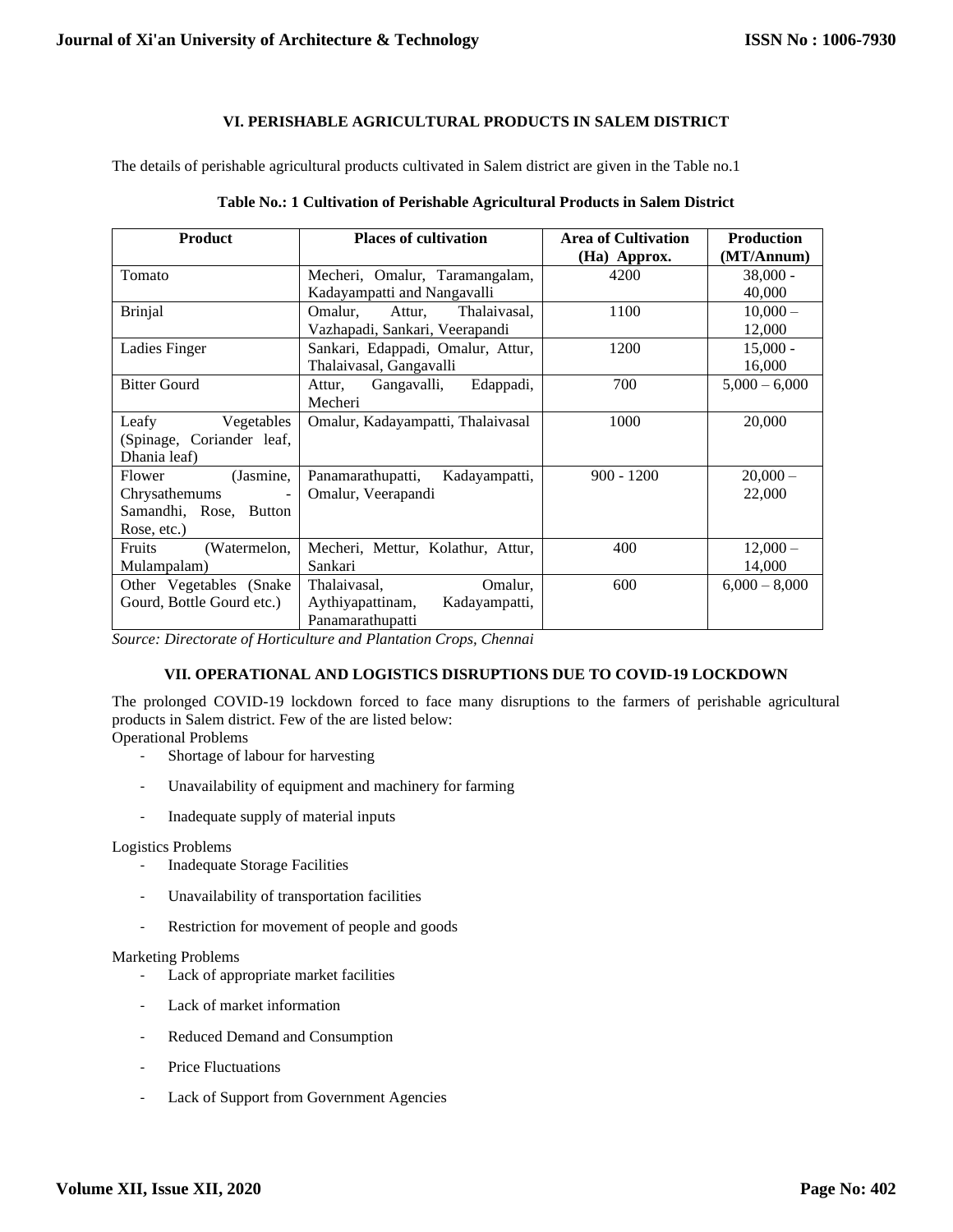# **7.1 OPERATIONAL PROBLEMS**

#### **1.Shortage of Labour for Harvesting**

The perishable items are harvested on daily basis either in the early morning or evening time to keep the freshness and obtain the appropriate yielding. Due to COVID-19, the agricultural labourers are restricted for movement. Hence the products are spoiling in the plants itself, which makes huge loss to the farmers.

In some areas the non-farming labourers are available at cheaper cost due to their lay-off or loss of their original jobs. But this does not result in expected yield and quality of work.

#### **2. Unavailability of Machinery and Equipment**

Due to lockdown the availability of tractors, harvesting machines and crushers is restricted. This makes problems both in sowing, cultivation and harvesting activities. Moreover, the unavailability of equipment and repairmen makes long hangover of farming activities.

#### **3. Inadequate Supply of Material Inputs**

The agricultural material inputs like seed, sapling plants (tomato, brinjal), fertilizers and pesticides are supplied nil or inadequately. This makes problem in seasonal cultivation and other operational difficulties in farming.

#### **7.2 LOGISTICS PROBLEMS**

#### **1.Inadequate storage Facilities**

| <b>Products</b>                                   | Post-Harvest Life (at 30 – | Post-Harvest Life (at 15 |  |
|---------------------------------------------------|----------------------------|--------------------------|--|
|                                                   | 35 Degrees)                | Degrees)                 |  |
| Tomatoes                                          | $2 - 3$ Days               | 14 Days                  |  |
| Vegetables (Cabbage, Carrots, Cali – Flower etc.) | l Week                     | 8 Weeks                  |  |
| Green Leaves (Spinach)                            | 1 Dav                      | 5 Days                   |  |
| <b>Flowers</b>                                    | l Dav                      | 1 Week                   |  |

#### **Table No.:2 Post-Harvest Life of Few Perishable Products**

*Source: Department of Horticultural Crops, Tamil Nadu*

Farming activities of perishable products are not done in large scale. They are cultivated by small growers and they lack in storage facilities. Due to perishable nature of the products, the self-life can be expanded by cold-storage and other facilities. The following table gives the self-life expansion via cold storage facilities.

# **2. Unavailability of Transportation Facilities**

Generally, the perishable products are moved from village farmlands to urban areas. Vegetables are directly from farmlands to market places by small vans or buses. Flowers are taken from Agri-fields to markets and airports (for exports) by vans and buses. They need to be transported as quick as possible. Leafy vegetables require to be transported overnight by two wheelers, minivans and autos. Due to lockdown and curfew restrictions, the transportation of perishable agricultural items faces difficulties.

# **3. Restrictions for Movements of People and Goods**

Curfew restrictions have limited movements of people and goods. Particularly time restrictions imposed by authorities stopped the people to move away from their homes during 1.00 PM to 6.00 AM. Though the vegetables and fruits come under essential commodities, these restrictions result in logistics difficulties which finally resulted the wastages.

# **7.3 MARKETING PROBLEMS**

# **1.Lack of Appropriate Market Facilities**

The perishable agricultural products are sold in common market places (Uzhavar Sandis, City Markets and Vegetable and fruit vendor shops) in normal days. Due to curfew conditions people are strictly prohibited to crowd in public places. It is also required to maintain social distancing among individuals. These measures have made the authorities to shift vendor from small markets into a larger space like bus stands and grounds temporarily. The vegetable super markets are required to follow the curfew conditions. Farmers are forced to wandering for finding appropriate market places.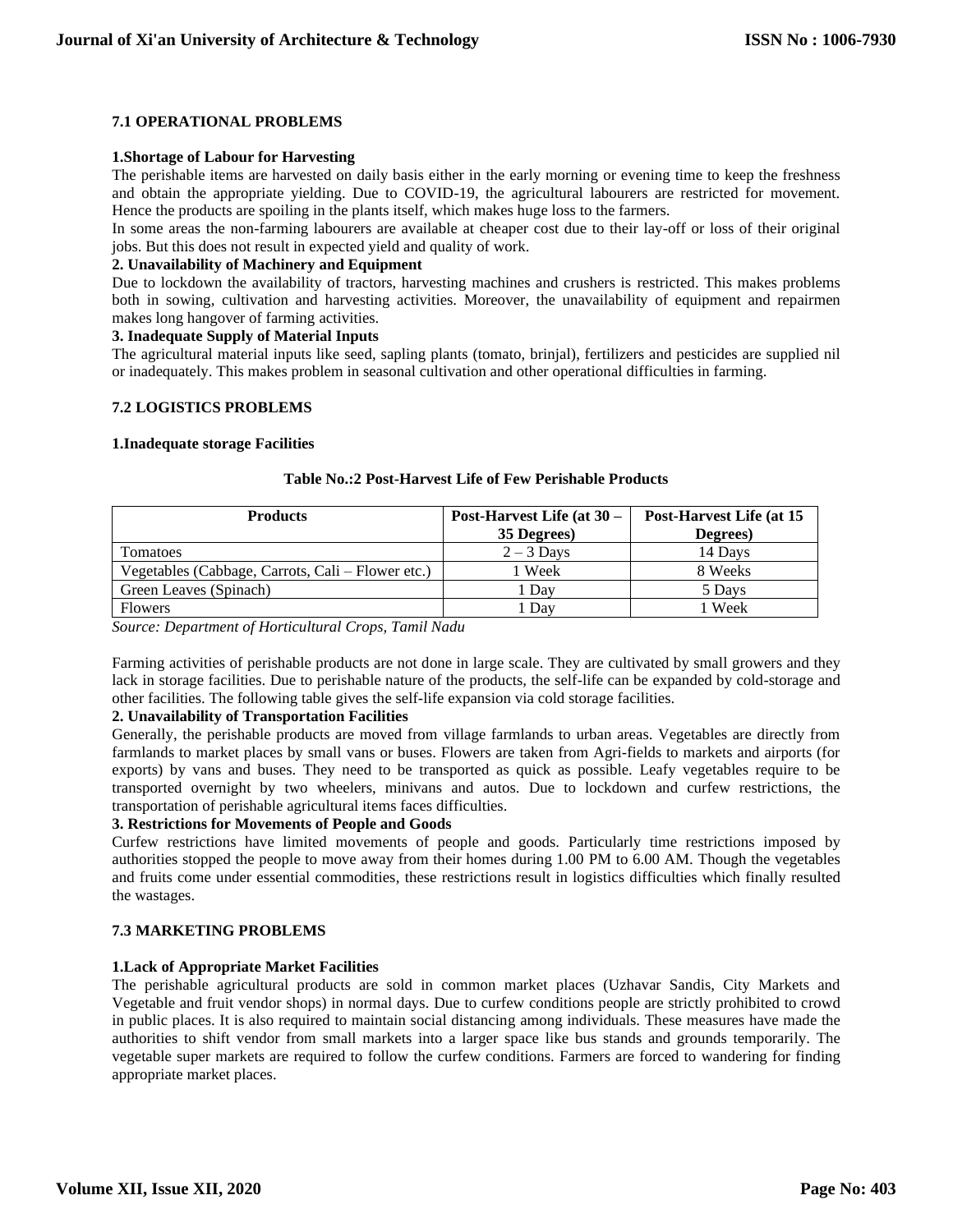#### **2. Reduced Demand and Consumption**

Corona Pandemic situation makes the closure of hotels and restaurants. Due to this the demand for vegetables and leafy vegetables got reduced. Few vegetables and flowers lose the export orders due to halting of flights. Temples are also closed for Dharshan of general public which has resulted the purchase of flowers for religious purpose. Only the household consumption is met by the market players. Due to reduced income majority of the consumers have reduced their purchase of day-to-day vegetable requirement. Hence the demand is reduced for all varieties of perishable agricultural products

# **3. Lack of Market Information**

There are government agencies (Regulated market committees, Agricultural and Horticultural departments, Uzhavan App etc.) and intermediaries are available during normal market conditions. They provide the market information like the supply, demand and price information to the farmers. Also, they provide the guidelines for crop pattern for different seasons. The prolonged lockdown has disrupted the sources of information.

#### **4. Price Fluctuations**

It is a major issue for the growers of perishable agricultural products. The prices of all vegetables and other agricultural commodities surged during the previous days of curfew. The prices increased due to the panic nature of general public and all the vegetable shops were crowded. That made shortage of products and prices were raised by the sellers. That fetched good returns to the farmers for one or two days. But the situation changed because of reduced demand and consumption in the later days. Many vegetables attract below the actual cost of production in which the farmers lose their money in harvesting and selling the products. A comparative price changes is given in table no.

| <b>Products</b>     | Average Price (Rs.)/Kg |                 |                 |                 |  |
|---------------------|------------------------|-----------------|-----------------|-----------------|--|
|                     | 23.03.2020             | 31.03.2020      | 10.04.2020      | 19.04.2020      |  |
| Tomato              | 24                     | 18              | 12              | 10              |  |
| <b>Brinjal</b>      | 48                     | 38              | 30              | 22              |  |
| Ladies Finger       | 38                     | 30              | 20              | 18              |  |
| <b>Bitter Gourd</b> | 60                     | 45              | 30              | 24              |  |
| Leafy Vegetables    | $5 - 10$ /bundle       | $5 - 8$ /bundle | $3 - 5$ /bundle | $3 - 5$ /bundle |  |
| <b>Flowers</b>      | $150 - 400$            | $100 - 200$     | $60 - 100$      | $50 - 100$      |  |

**Table No.:3 Price Fluctuations during Lockdown period**

 *Source: Various print and visual media*

# **5. Lack of support from Government Agencies**

All the government agencies have been halted due to curfew conditions. There are no people available in agricultural and horticultural department offices to monitor and inform the important market information and carry out the facilitating activities. There are also lack of credit facilities from institutions. There is no hearing for compensation for loss of crops during cultivation and harvesting. Hence the farmers are suffering from unavailability of supportive activities.

# **VIII. ASSISTANCE PROVIDED TO FARMERS AFTER LOCKDOWN**

Immediately after the nation-wide lockdown was announced, the Indian Finance Minister declared an INR 1.7 trillion package, mostly to protect the vulnerable sections (including farmers) from any adverse impacts of the Corona pandemic. The announcement, among a slew of benefits, contained advance release of INR 2000 to bank accounts of farmers as income support under PM-KISAN scheme. The Government also raised the wage rate for workers engaged under the NREGS, world's largest wage guarantee scheme. Under the special scheme to take care of the vulnerable population, *Pradhan Mantri Garib Kalyan Yojana* (Prime Minister's scheme for welfare of the poor), has been announced.

The Indian Council of Agricultural Research (ICAR) has issued state-wise guidelines for farmers to be followed during the lockdown period. The advisory mentions specific practices during harvest and threshing of various *rabi* (winter sown) crops as well as post-harvest, storage and marketing of the farm produce.

The Reserve Bank of India (RBI) has also announced specific measures that address the "burden of debt servicing" due to COVID19 pandemic. Agricultural term and crop loans have been granted a moratorium of three months (till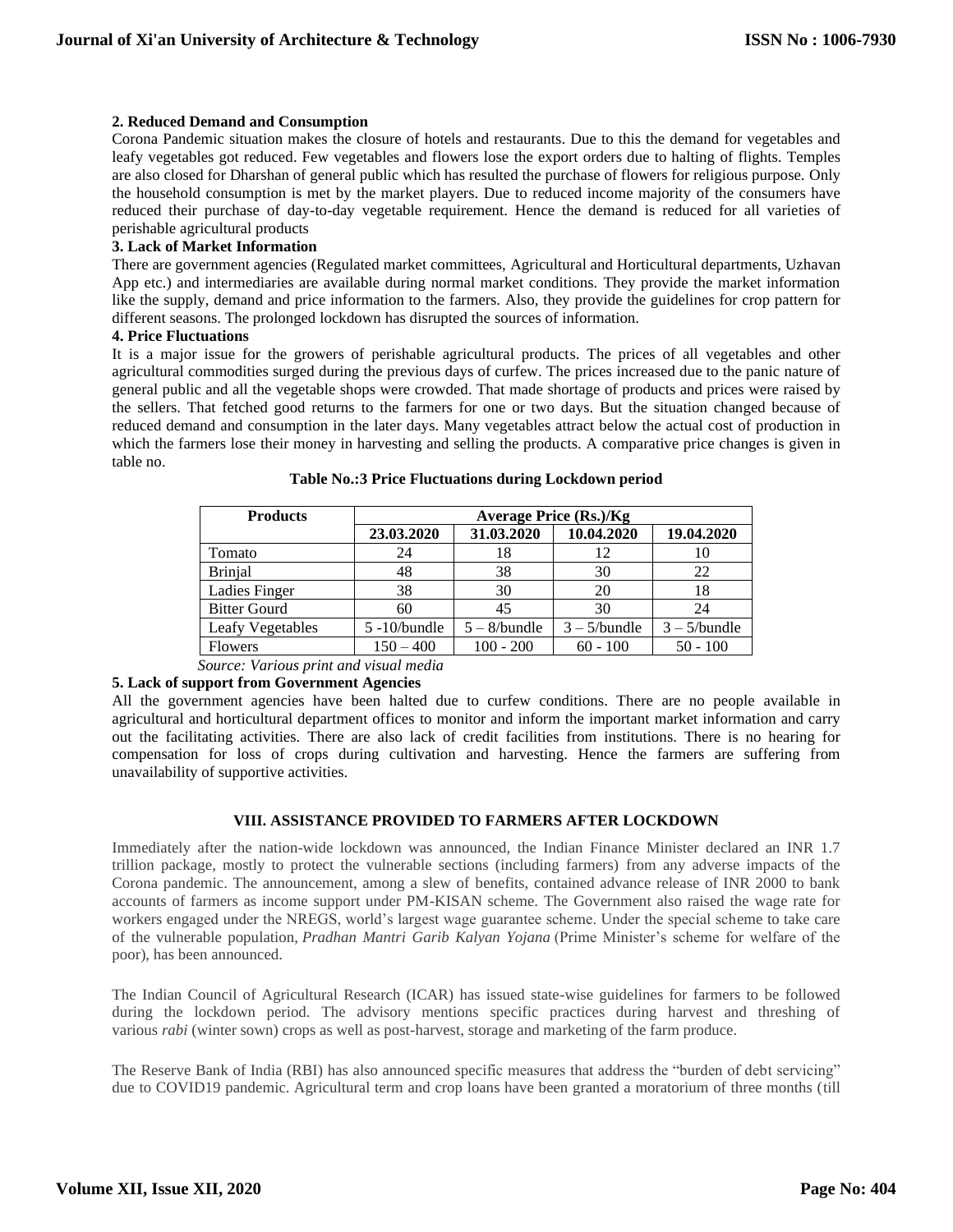May 31) by banking institutions with 3 percent concession on the interest rate of crop loans up to INR 300,000 for borrowers with good repayment behavior.

Government of Tamil Nadu has announced a three months moratorium (till June 30, 2020) for repayment of instalments for crop loans and payment of certain charges for repayment of instalments for the crop loans availed from cooperative institutions. They have been exempted the charges of storage in cold storages.

#### **IX. COVID-19 MEASURES FOR FARMERS OF PERISHABLE AGRICULTURAL PRODUCTS**

Farmers and agricultural wagers should be included in the Government's assistance package and other social protection programs addressing the crisis after lockdown.

The Central Home Ministry's circular relaxing restrictions for movements of farmers, agricultural labourers and harvesting and related farm machines on the inter and intra-state is a needed step in right time. While ensuring availability of farm labourers for essential farm operations, the safety from COVID-19 infection and welfare must be ensured by the government agencies.

It is required to make available the food grains, vegetables, fruits and other essential items to the consumers, both in rural and urban areas, is the priority challenge for government agencies during the lockdown and post lockdown periods. With adequate safety measures, efficient functioning of the logistics system is necessary for perishable agricultural products. Transportation of products by both rail and road and public distribution system (PDS) must be ensured by government departments.

State governments must gear up their machineries for procurement operations of farmers' surplus products through price support schemes or fixation of Minimum Support Price.

Government agencies as well the farmers should identify the alternative places of selling their products along with sandis and mandis. For example, the flower plant growers can look for selling their products to perfume manufacturing industries. Likewise, the fruit plant farmers can look for juice and pulp manufacturers for selling their fruits.

As the farmers of agricultural perishable products are small scale players, it is not adequate to provide moratorium of payment of loans for few months, but government can think of waiver of crop loans up to a certain sealing of loan amount.

Institutional lending of crop loans should be expanded and facilitated for smooth (and sufficient) flow of credit to borrowing farmers. Agricultural inputs like seeds, fertilizers, pesticides, etc. have to be made adequate availability. Private sector must play a significant role with necessary policy support.

As the lockdown conditions have increased, a new culture of home delivery of groceries and vegetables has risen in all parts of the country. But it is not in an organized manner. The home delivery of products can be clubbed with the farm pick-up with a new form of supply chain, which will become a new marketing model during the pandemic period for maintaining safe and healthy measures.

# **X. CONCLUSION**

COVID-19 is an unexpected and unprecedented challenge for all sectors of society and economy throughout the world. The lockdown conditions and social distancing would have longer impact in all forms of human life. This study has attempted the problems faced by the farmers of perishable agricultural products based on the news available in print and visual media. The real statistics of the problems have not studied, but an explorative coverage has been done. Since the study was made during the lockdown period, it is important to measure the real impact of the problems after the relaxation. The real measure will definitely provide to go for a strategy formulation for safeguard and relief measures in any form of crisis times.

#### **REFERENCES**

[1]. S. Mahendra Dev, "Addressing COVID-19 impacts on agriculture, food security, and livelihoods in India", [https://www.ifpri.org/blog/addressing-covid-19-impacts-agriculture-food-security-and-livelihoods-india,](https://www.ifpri.org/blog/addressing-covid-19-impacts-agriculture-food-security-and-livelihoods-india) 8th April, 2020"Impact of COVID-19 on consumer business in India", [https://www2.deloitte.com/in/en/pages/consumer](https://www2.deloitte.com/in/en/pages/consumer-business/articles/impact-of-covid-19-on-consumer-business-in-india.html)[business/articles/impact-of-covid-19-on-consumer-business-in-india.html](https://www2.deloitte.com/in/en/pages/consumer-business/articles/impact-of-covid-19-on-consumer-business-in-india.html)

 [2]. Dr. Nagarathinam, S. R., Kannadasan, K. and Abdul Rahaman, S., "Cropping pattern in Salem District, Tamil Nadu, India", International Journal of Current Research, Vol.7, Issue 08, pp.19808-19817, August, 2015